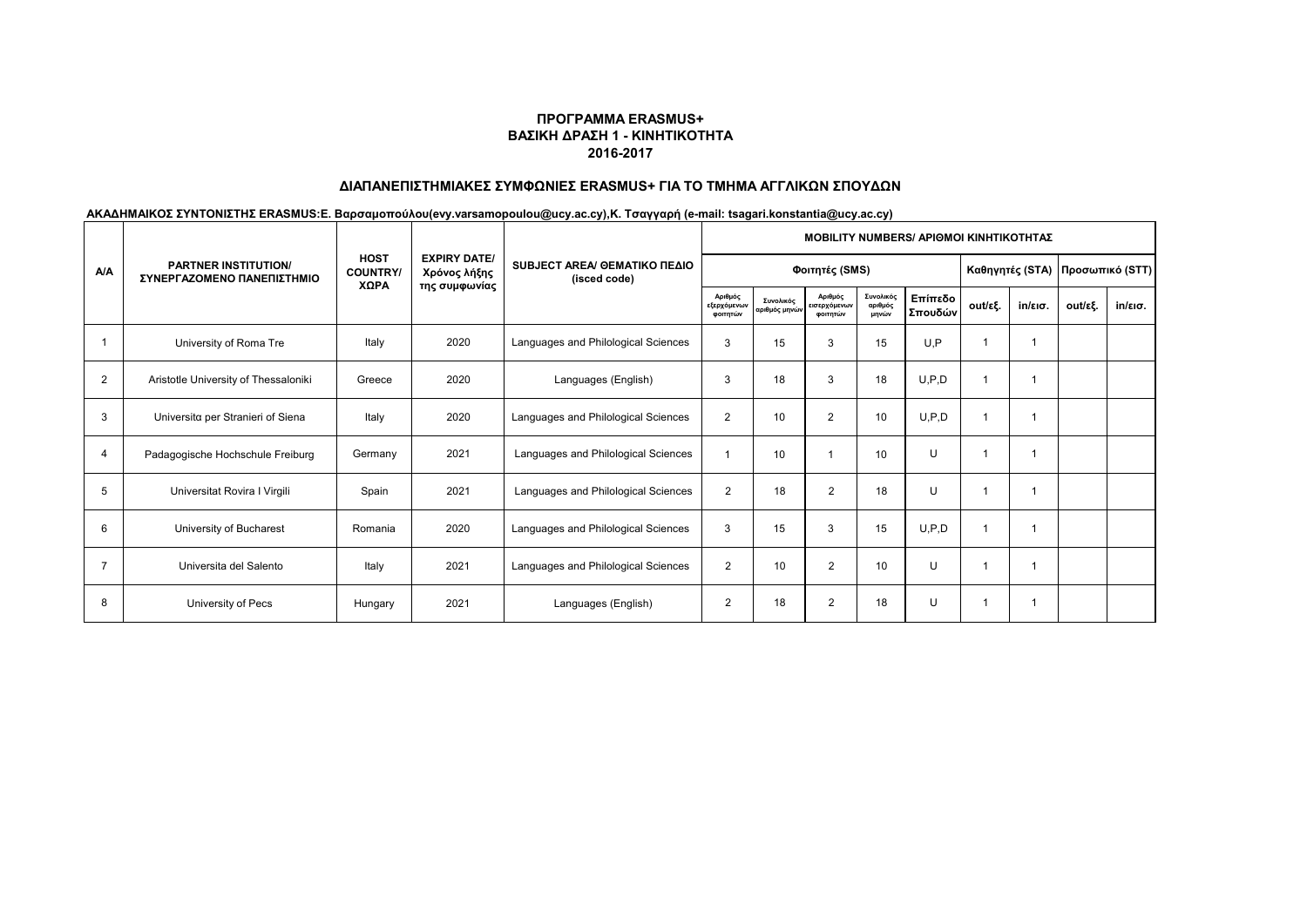# **ΔΙΑΠΑΝΕΠΙΣΤΗΜΙΑΚΕΣ ΣΥΜΦΩΝΙΕΣ ERASMUS+ ΓΙΑ ΤΟ ΤΜΗΜΑ ΑΓΓΛΙΚΩΝ ΣΠΟΥΔΩΝ**

|            | <b>PARTNER INSTITUTION/</b><br>ΣΥΝΕΡΓΑΖΟΜΕΝΟ ΠΑΝΕΠΙΣΤΗΜΙΟ |                                |                                     | SUBJECT AREA/ GEMATIKO ΠΕΔΙΟ<br>(isced code)    | <b>ΜΟΒΙLITY NUMBERS/ ΑΡΙΘΜΟΙ ΚΙΝΗΤΙΚΟΤΗΤΑΣ</b> |                           |                                    |                               |                    |                             |                                                  |         |         |  |  |
|------------|-----------------------------------------------------------|--------------------------------|-------------------------------------|-------------------------------------------------|------------------------------------------------|---------------------------|------------------------------------|-------------------------------|--------------------|-----------------------------|--------------------------------------------------|---------|---------|--|--|
| <b>A/A</b> |                                                           | <b>HOST</b><br><b>COUNTRY/</b> | <b>EXPIRY DATE/</b><br>Χρόνος λήξης |                                                 |                                                | Φοιτητές (SMS)            |                                    | Καθηγητές (STA)               | Προσωπικό (STT)    |                             |                                                  |         |         |  |  |
|            |                                                           | ΧΩΡΑ                           | της συμφωνίας                       |                                                 | Αριθμός<br><b>εξερχόμενω</b><br>φοιτητών       | Συνολικός<br>ιριθμός μηνώ | Αριθμός<br>ισερχόμενων<br>φοιτητών | Συνολικός<br>αριθμός<br>μηνών | Επίπεδο<br>Σπουδών | out/εξ.                     | $in/\epsilon$ ισ.                                | out/εξ. | in/εισ. |  |  |
| 9          | Universidad del Pais Vasco                                | Spain                          | 2020                                | Languages and Philological Sciences             | $\overline{2}$                                 | 20                        | $\overline{2}$                     | 20                            | U                  | $\blacktriangleleft$        | $\overline{1}$                                   |         |         |  |  |
| 10         | University of Limerick                                    | Ireland                        | 2020                                | Modern EC Languages                             | 5                                              | 20                        | 5                                  | 20                            | U                  | $\overline{1}$              | 1                                                |         |         |  |  |
| 11         | Uniwersytet Warminsko-Mazurski W<br>Olsztynie             | Poland                         | 2021                                | Languages and Philological Sciences             | $\mathbf 1$                                    | 5                         | $\overline{2}$                     | 10                            | U<br>P             |                             | -1                                               |         |         |  |  |
| 12         | <b>Tallinn University</b>                                 | Estonia                        | 2021                                | Languages and Philological Sciences             | $\overline{2}$                                 | 18                        | $\overline{2}$                     | 18                            | U.P                | $\overline{1}$              | $\mathbf 1$                                      |         |         |  |  |
| 13         | Universidad de Granada                                    | Spain                          | 2015-2021                           | <b>Languages and Philological Sciences</b>      | $\blacktriangleleft$                           | 10                        | $\blacktriangleleft$               | 9                             | U                  | 1                           | 1                                                |         |         |  |  |
| 14         | Universitat Konstanz                                      | Germany                        | 2020                                | Languages and Philological Sciences             | $\overline{2}$                                 | 20                        | $\overline{2}$                     | 20                            | U.P.D              | mutual<br>underst<br>anding | tbc upon tbc upon<br>mutual<br>underst<br>anding |         |         |  |  |
| 15         | University of Tampere                                     | Finland                        | 2017                                | Literature and Linguistics (English<br>Studies) | $\overline{2}$                                 | 10                        | $\overline{2}$                     | 10                            | U                  | $\mathbf{1}$                | $\overline{1}$                                   |         |         |  |  |
| 16         | University of Porto                                       | Portugal                       | 2020                                | Languages and Philological Sciences             | $\overline{2}$                                 | 10                        | $\overline{2}$                     | 10                            | U                  | $\mathbf 1$                 | $\mathbf 1$                                      |         |         |  |  |
| 17         | Universitat de Barcelona                                  | Spain                          | 2021                                | Languages and Philological Sciences             | 1                                              | 10                        | $\mathbf{1}$                       | 10                            | U                  | 1                           | 1                                                |         |         |  |  |
| 18         | Pedagogical University of Cracow                          | Poland                         | 2021                                | Languages (English Studies)                     | $\overline{2}$                                 | 10                        | $\overline{2}$                     | 10                            | U.P                |                             | 1                                                |         |         |  |  |
| 19         | Universidad de Castilla-La Mancha                         | Spain                          | 2020                                | Language and Philolgical Sciences               | 3                                              | 18                        | $\overline{2}$                     | 18                            | U                  | $\mathbf{1}$                | 1                                                |         |         |  |  |
| 20         | University of Wrocklaw                                    | Poland                         | 2021                                | Languages and Philological Sciences             | $\overline{2}$                                 | 20                        | $\overline{2}$                     | 20                            | U.P                |                             | 1                                                |         |         |  |  |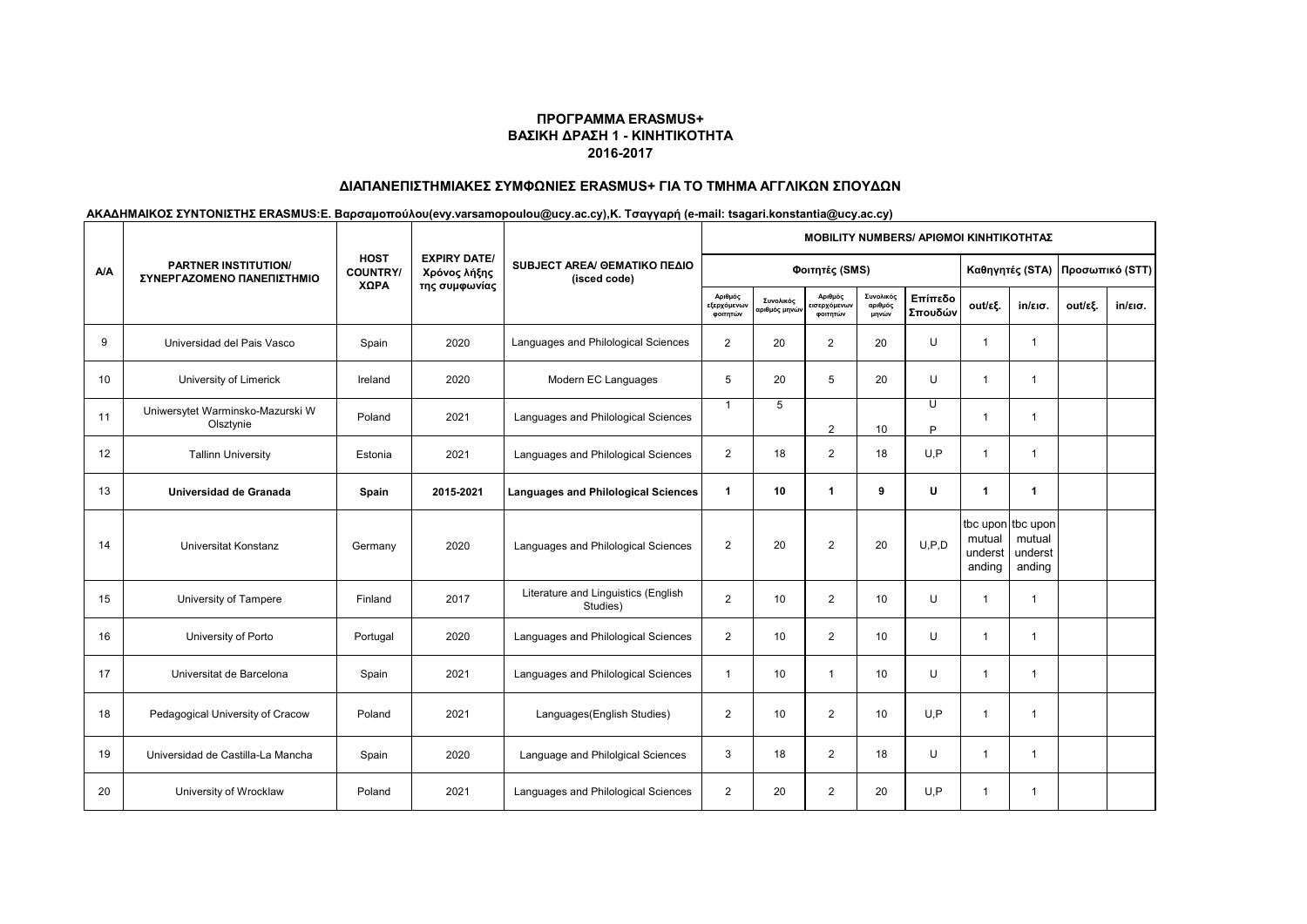# **ΔΙΑΠΑΝΕΠΙΣΤΗΜΙΑΚΕΣ ΣΥΜΦΩΝΙΕΣ ERASMUS+ ΓΙΑ ΤΟ ΤΜΗΜΑ ΑΓΓΛΙΚΩΝ ΣΠΟΥΔΩΝ**

|            | <b>PARTNER INSTITUTION/</b><br>ΣΥΝΕΡΓΑΖΟΜΕΝΟ ΠΑΝΕΠΙΣΤΗΜΙΟ |                                |                                                      |                                                    | MOBILITY NUMBERS/ ΑΡΙΘΜΟΙ ΚΙΝΗΤΙΚΟΤΗΤΑΣ |                           |                                    |                                 |                    |                |                   |         |         |  |  |  |
|------------|-----------------------------------------------------------|--------------------------------|------------------------------------------------------|----------------------------------------------------|-----------------------------------------|---------------------------|------------------------------------|---------------------------------|--------------------|----------------|-------------------|---------|---------|--|--|--|
| <b>A/A</b> |                                                           | <b>HOST</b><br><b>COUNTRY/</b> | <b>EXPIRY DATE/</b><br>Χρόνος λήξης<br>της συμφωνίας | SUBJECT AREA/ GEMATIKO ΠΕΔΙΟ<br>(isced code)       |                                         |                           |                                    | Καθηγητές (STA) Προσωπικό (STT) |                    |                |                   |         |         |  |  |  |
|            |                                                           | ΧΩΡΑ                           |                                                      |                                                    | Αριθμός<br>εξερχόμενων<br>φοιτητών      | Συνολικός<br>ριθμός μηνών | Αριθμός<br>ισερχόμενων<br>φοιτητών | Συνολικός<br>αριθμός<br>μηνών   | Επίπεδο<br>Σπουδών | out/εξ.        | $in/\epsilon$ ισ. | out/εξ. | in/εισ. |  |  |  |
| 21         | Justus Liebig Universitat Giessen                         | Germany                        | 2020                                                 | Languages and Philological Sciences                | $\overline{2}$                          | 20                        | $\overline{2}$                     | 20                              | U.P                | $\mathbf{1}$   | $\mathbf{1}$      |         |         |  |  |  |
| 22         | Padagogische Hochschule Heidelberg                        | Germany                        | 2021                                                 | Language and Philolgical Sciences                  |                                         |                           |                                    |                                 |                    | $\mathbf 1$    | $\overline{1}$    |         |         |  |  |  |
| 23         | <b>Vytautas Magnus University</b>                         | Lithuania                      | 2020                                                 | Language and Philolgical Sciences                  | $\overline{2}$                          | 20                        | $\overline{2}$                     | 20                              | U                  | -1             | $\overline{1}$    |         |         |  |  |  |
| 24         | Universite de Cergy-Pontoise                              | France                         | 2020                                                 | Languages and Philological Sciences                | $\overline{2}$                          | 20                        | 2                                  | 20                              | U.P                | $\overline{1}$ | $\overline{1}$    |         |         |  |  |  |
| 25         | Universite de Caen Basse-Normandie                        | France                         | 2021                                                 | Modern EC Languages                                | 3                                       | 27                        | 3                                  | 27                              | U.P                | $\mathbf 1$    | $\mathbf{1}$      |         |         |  |  |  |
| 26         | Elliniko Anikto Panepistimio (HOU)                        | Greece                         | 2020                                                 | Languages (English studies)                        | -1                                      | 10                        | $\mathbf{1}$                       | 10                              | P, D               | 1              | $\mathbf 1$       |         |         |  |  |  |
| 27         | Universytet Opolski                                       | Poland                         | 2021                                                 | Languages and Philological Sciences                | $\overline{4}$                          | 20                        | $\overline{4}$                     | 20                              | U.P.D              | $\mathbf 1$    | $\overline{1}$    |         |         |  |  |  |
| 28         | University of Eotvos Lorand                               | Hungary                        | 2021                                                 | Language and Philolgical Sciences                  | $\overline{2}$                          | 20                        | $\overline{2}$                     | 20                              | U.P                | $\mathbf{1}$   | $\mathbf 1$       |         |         |  |  |  |
| 29         | University of Leeds                                       | <b>UK</b>                      | 2020                                                 | Languages and Philological Sciences                | 3                                       | 30                        | 3                                  | 30                              | $\cup$             | $\mathbf 1$    | $\mathbf 1$       |         |         |  |  |  |
| 30         | University of Roehampton                                  | <b>UK</b>                      | 2017                                                 | Languages (english Language)                       | $\overline{2}$                          | 10                        | $\overline{2}$                     | 10                              | U                  | $\mathbf 1$    | $\mathbf 1$       |         |         |  |  |  |
| 31         | Universidad De Jaen                                       | Spain                          | 2020                                                 | Foreign languages                                  | $\overline{2}$                          | 20                        | $\overline{2}$                     | 20                              | U, P, D            | $\mathbf 1$    | $\overline{1}$    |         |         |  |  |  |
| 32         | University of Hradec Kralove                              | Czech<br>Republic              | 2021                                                 | Languages (english Language)                       | $\overline{1}$                          | 5                         | $\mathbf{1}$                       | 5                               | U.P                | $\mathbf 1$    | $\overline{1}$    |         |         |  |  |  |
| 33         | University Pablo de Olavide                               | Spain                          | 2020                                                 | Languages and Philological<br>Sciences/Linguistics | 3                                       | 30                        | 3                                  | 27                              | U.P                | 1              | $\mathbf 1$       |         |         |  |  |  |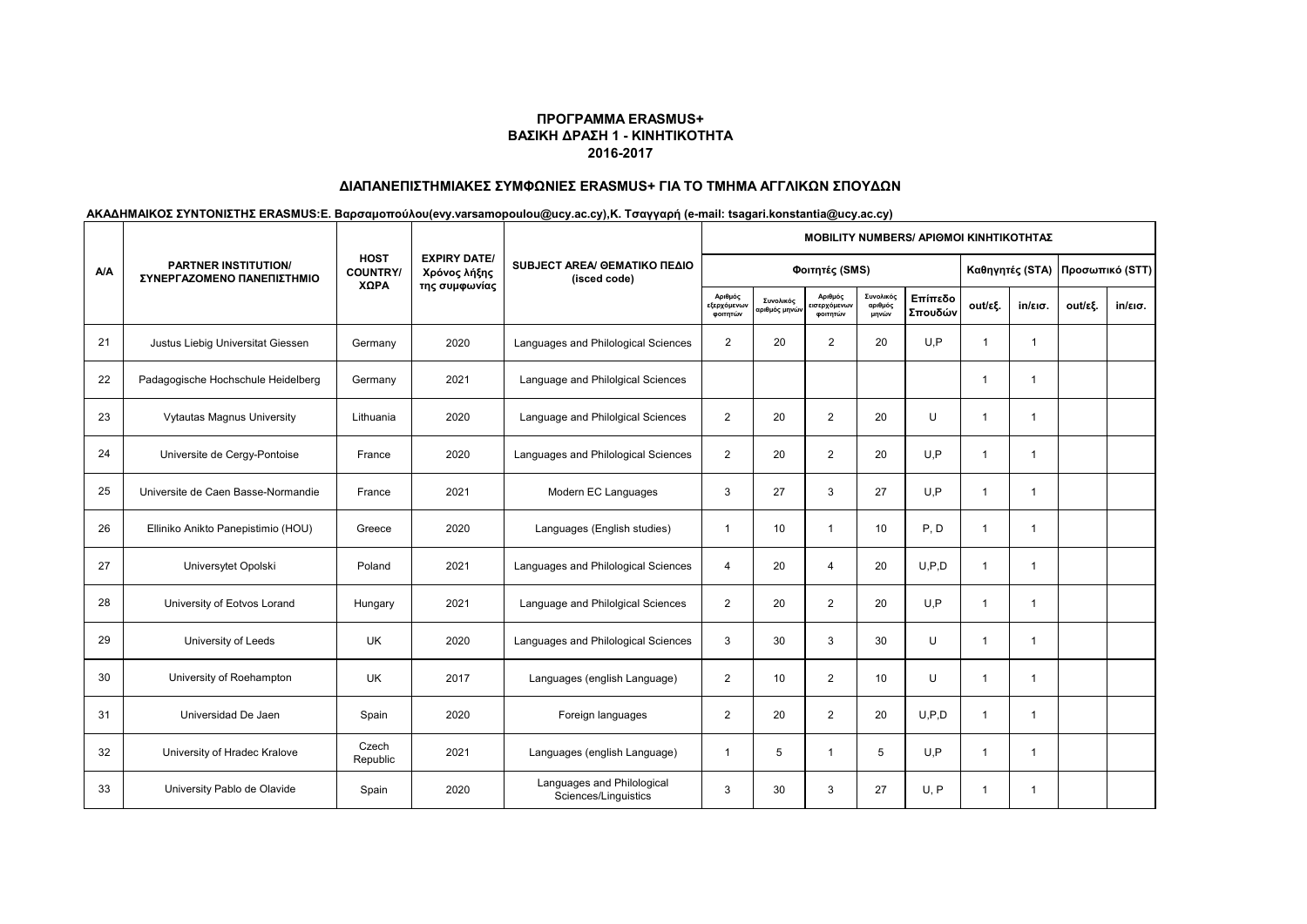# **ΔΙΑΠΑΝΕΠΙΣΤΗΜΙΑΚΕΣ ΣΥΜΦΩΝΙΕΣ ERASMUS+ ΓΙΑ ΤΟ ΤΜΗΜΑ ΑΓΓΛΙΚΩΝ ΣΠΟΥΔΩΝ**

| <b>A/A</b> | <b>PARTNER INSTITUTION/</b><br>ΣΥΝΕΡΓΑΖΟΜΕΝΟ ΠΑΝΕΠΙΣΤΗΜΙΟ | <b>HOST</b><br><b>COUNTRY/</b><br>XΩPA | <b>EXPIRY DATE/</b><br>Χρόνος λήξης<br>της συμφωνίας | SUBJECT AREA/ GEMATIKO ΠΕΔΙΟ<br>(isced code)             | MOBILITY NUMBERS/ APIΘΜΟΙ ΚΙΝΗΤΙΚΟΤΗΤΑΣ |                            |                                     |                               |                                   |         |         |         |         |  |  |  |
|------------|-----------------------------------------------------------|----------------------------------------|------------------------------------------------------|----------------------------------------------------------|-----------------------------------------|----------------------------|-------------------------------------|-------------------------------|-----------------------------------|---------|---------|---------|---------|--|--|--|
|            |                                                           |                                        |                                                      |                                                          |                                         | Φοιτητές (SMS)             |                                     |                               | Καθηγητές (STA)   Προσωπικό (STT) |         |         |         |         |  |  |  |
|            |                                                           |                                        |                                                      |                                                          | Αριθμός<br>εξερχόμενων<br>φοιτητών      | Συνολικός<br>αριθμός μηνών | Αριθμός<br>εισερχόμενων<br>φοιτητών | Συνολικός<br>αριθμός<br>μηνών | Επίπεδο Ι<br>Σπουδών              | out/εξ. | in/εισ. | out/εξ. | in/εισ. |  |  |  |
| 34         | University of Jyvaskyla                                   | Finland                                | 2020                                                 | Languages and Philological<br>Sciences(English Language) |                                         | 10                         |                                     | 10                            | D                                 |         | っ       |         |         |  |  |  |
| 35         | Otto-Friedrich-Universitat Bamberg                        | Germany                                | 2020                                                 | Languages and Philological Sciences                      |                                         | 20                         |                                     | 20                            | U,P                               |         |         |         |         |  |  |  |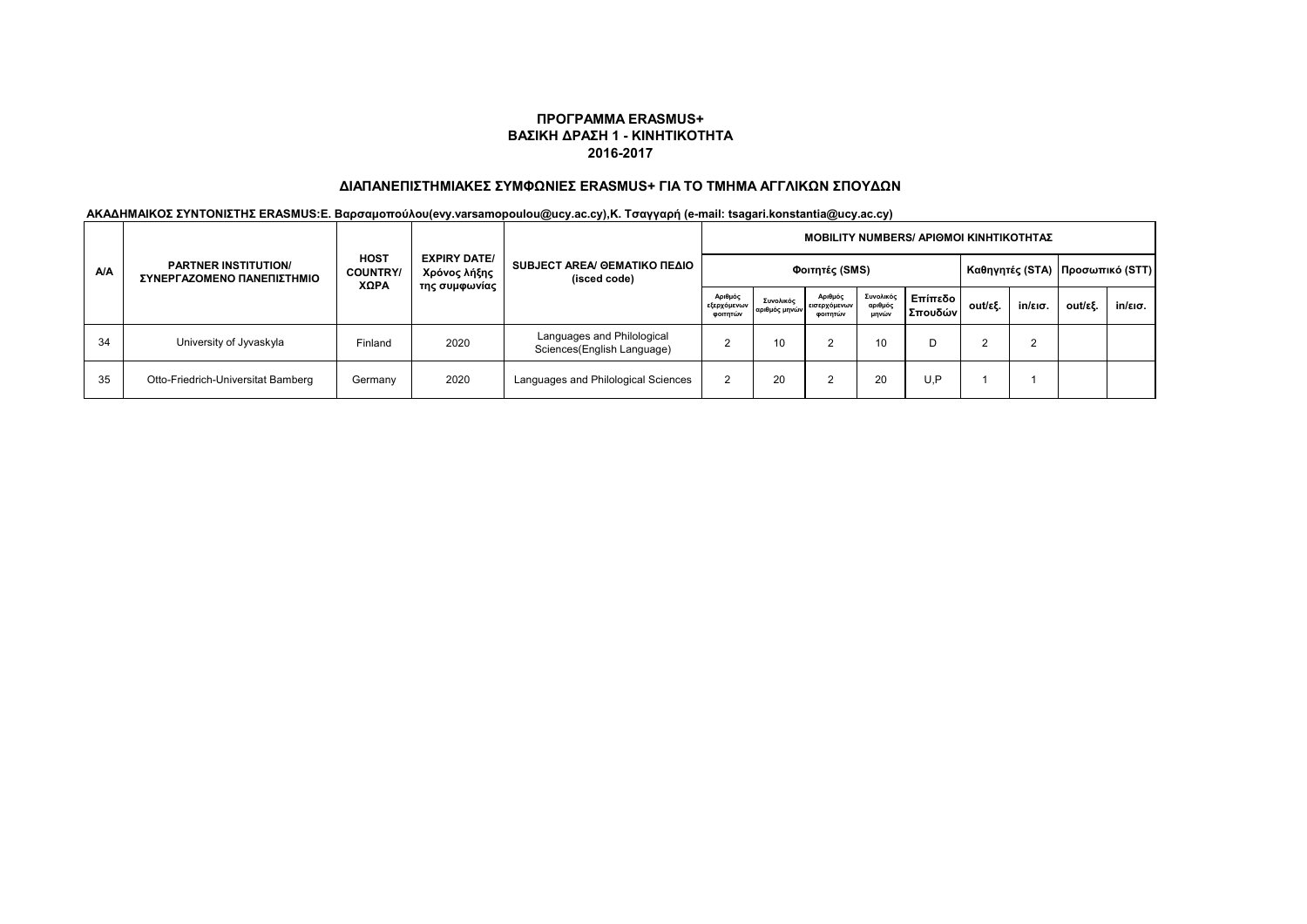# **ΔΙΑΠΑΝΕΠΙΣΤΗΜΙΑΚΕΣ ΣΥΜΦΩΝΙΕΣ ERASMUS+ ΓΙΑ ΤΟ ΤΜΗΜΑ ΑΓΓΛΙΚΩΝ ΣΠΟΥΔΩΝ**

|            | PARTNER INSTITUTION/<br>ΣΥΝΕΡΓΑΖΟΜΕΝΟ ΠΑΝΕΠΙΣΤΗΜΙΟ |                                |                                     | SUBJECT AREA/ GEMATIKO ΠΕΔΙΟ<br>(isced code) | <b>MOBILITY NUMBERS/ APIOMOI KINHTIKOTHTAZ</b> |                           |                                    |                               |                    |                                 |                   |         |                   |  |  |
|------------|----------------------------------------------------|--------------------------------|-------------------------------------|----------------------------------------------|------------------------------------------------|---------------------------|------------------------------------|-------------------------------|--------------------|---------------------------------|-------------------|---------|-------------------|--|--|
| <b>A/A</b> |                                                    | <b>HOST</b><br><b>COUNTRY/</b> | <b>EXPIRY DATE/</b><br>Χρόνος λήξης |                                              |                                                | Φοιτητές (SMS)            |                                    |                               |                    | Καθηγητές (STA) Προσωπικό (STT) |                   |         |                   |  |  |
|            |                                                    | ΧΩΡΑ                           | της συμφωνίας                       |                                              | Αριθμός<br>εξερχόμενων<br>φοιτητών             | Συνολικός<br>αριθμός μηνώ | Αριθμός<br>ισερχόμενων<br>φοιτητών | Συνολικός<br>αριθμός<br>μηνών | Επίπεδο<br>Σπουδών | out/εξ.                         | $in/\epsilon$ ισ. | out/εξ. | $in/\epsilon$ ισ. |  |  |
| 36         | Universite de Liege                                | Belgium                        | 2021                                | Languages                                    | $\Delta$                                       | 20                        | $\overline{4}$                     | 20                            | U.P                |                                 | $\overline{1}$    |         |                   |  |  |
| 37         | University of Malaga                               | Spain                          | 2020                                | Languages and Philological Sciences          | $\overline{2}$                                 | 20                        | $\overline{2}$                     | 20                            | U                  | $\mathbf{1}$                    | 1                 |         |                   |  |  |
| 38         | Universidad de A Coruna                            | Spain                          | 2021                                | Foreign languages                            | 3                                              | 30                        | 3                                  | 30                            | U.P.D              | -1                              | 1                 |         |                   |  |  |
| 39         | Kaunas University of Technology                    | Lithuania                      | 2020                                | Languages and Philological Sciences          | $\overline{2}$                                 | 10                        | $\overline{2}$                     | 10                            | U.P                | -1                              | -1                |         |                   |  |  |
| 40         | University of lasi                                 | Romania                        | 2021                                | Languages (English)                          | 3                                              | 30                        | 3                                  | 30                            | U.P                | -1                              | -1                |         |                   |  |  |
| 41         | University of Bogazici                             | Turkey                         | 2020                                | Languages and Philological Sciences          | $\overline{2}$                                 | 10                        | $\overline{2}$                     | 10                            | U.P.D              |                                 | 1                 |         |                   |  |  |
| 42         | University of Cologne                              | Germany                        | 2021                                | Languages and Philological Sciences          |                                                | 9<br>9                    | $\mathbf 1$<br>$\mathbf{1}$        | 9<br>9                        | U<br>P             |                                 | 1                 |         |                   |  |  |
| 43         | University of Cagliari                             | Italy                          | 2020                                | Languages and Philological Sciences          | $\overline{2}$                                 | 10                        | $\overline{2}$                     | 10                            | U.P.D              | -1                              | 1                 |         |                   |  |  |
| 44         | University of Lodz                                 | Poland                         | 2021                                | Languages(english Language)                  | $\overline{2}$                                 | 10                        | $\overline{2}$                     | 10                            | U.P.D              | $\overline{2}$                  | 2                 |         |                   |  |  |
| 45         | Metropolitan University Prague                     | Czech<br>Republic              | 2021                                | Languages (English)                          | $\overline{2}$                                 | 12                        | $\overline{2}$                     | 12                            | U, P               | -1                              | -1                |         |                   |  |  |
| 46         | <b>Vilniaus Universitetas</b>                      | Lithuania                      | 2021                                | Languages (English)                          | $\overline{2}$                                 | 20                        | $\overline{2}$                     | 20                            | U, P, D            | 1                               | $\overline{1}$    |         |                   |  |  |
| 47         | University of Malta                                | Malta                          | 2021                                | Languages (English)                          | $\overline{2}$                                 | 10                        | $\overline{2}$                     | 10                            | U, P, D            | $\overline{1}$                  | $\overline{1}$    |         |                   |  |  |
| 48         | University of Malta                                | Malta                          | 2021                                | Languages (English)                          | $\overline{2}$                                 | 10                        | $\overline{2}$                     | 10                            | U, P, D            |                                 | 1                 |         |                   |  |  |
| 49         | Aarhus University                                  | Denmark                        | 2021                                | Languages (English)                          | $\overline{2}$                                 | 10                        | $\overline{2}$                     | 10                            | U                  | $\overline{1}$                  | 1                 |         |                   |  |  |
| 50         | National and Kapodistrian University of<br>Athens  | Greece                         | 2021                                | Languages (English)                          | $\overline{2}$                                 | 12                        | $\overline{2}$                     | 12                            | U.P                | 1                               | 1                 |         |                   |  |  |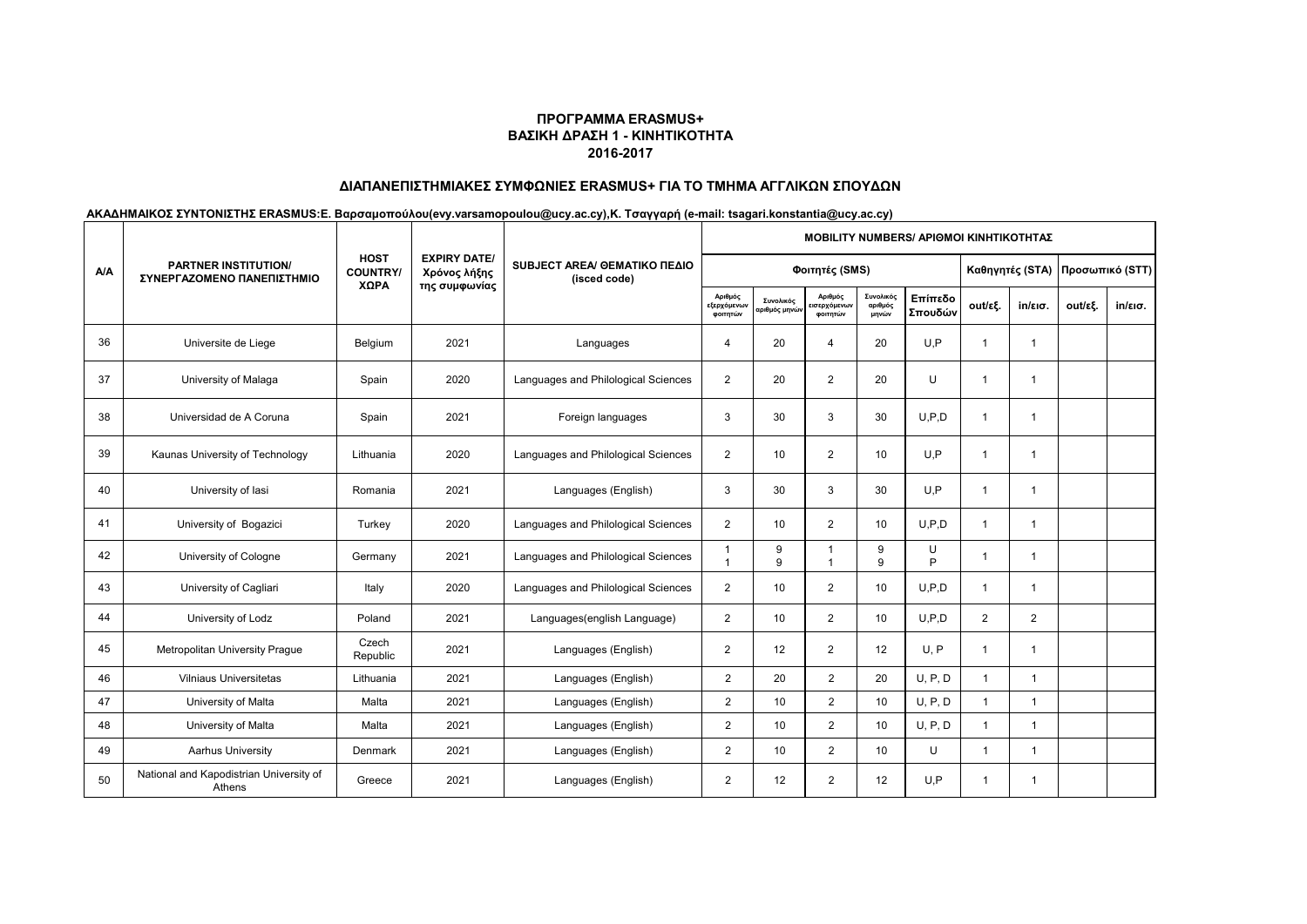# **ΔΙΑΠΑΝΕΠΙΣΤΗΜΙΑΚΕΣ ΣΥΜΦΩΝΙΕΣ ERASMUS+ ΓΙΑ ΤΟ ΤΜΗΜΑ ΑΓΓΛΙΚΩΝ ΣΠΟΥΔΩΝ**

|            | <b>PARTNER INSTITUTION/</b><br>ΣΥΝΕΡΓΑΖΟΜΕΝΟ ΠΑΝΕΠΙΣΤΗΜΙΟ                                   | <b>HOST</b><br><b>COUNTRY/</b> |                                     | SUBJECT AREA/ GEMATIKO ΠΕΔΙΟ<br>(isced code)    | <b>MOBILITY NUMBERS/ APIOMOI KINHTIKOTHTAZ</b> |                                         |                                    |                               |                    |                                   |                   |         |                   |  |  |
|------------|---------------------------------------------------------------------------------------------|--------------------------------|-------------------------------------|-------------------------------------------------|------------------------------------------------|-----------------------------------------|------------------------------------|-------------------------------|--------------------|-----------------------------------|-------------------|---------|-------------------|--|--|
| <b>A/A</b> |                                                                                             |                                | <b>EXPIRY DATE/</b><br>Χρόνος λήξης |                                                 |                                                | Φοιτητές (SMS)                          |                                    |                               |                    | Καθηγητές (STA)   Προσωπικό (STT) |                   |         |                   |  |  |
|            |                                                                                             | XΩPA                           | της συμφωνίας                       |                                                 | Αριθμός<br>εξερχόμενων<br>φοιτητών             | Συνολικός<br>αριθμός μην <mark>ώ</mark> | Αριθμός<br>ισερχόμενων<br>φοιτητών | Συνολικός<br>αριθμός<br>μηνών | Επίπεδο<br>Σπουδών | out/εξ.                           | $in/\epsilon$ ισ. | out/εξ. | $in/\epsilon$ ισ. |  |  |
| 51         | Universidad de Alicante                                                                     | Spain                          | 2021                                | Languages (English)                             | $\overline{2}$                                 | 10                                      | $\overline{2}$                     | 10                            | U                  |                                   | $\overline{1}$    |         |                   |  |  |
| 52         | UNIVERSITY OF LJUBLJANA                                                                     | Slovenia                       | 2020                                | Languages (English)                             | 1 or 2                                         | 10 or 5                                 | 1 or 2                             | 10 or                         | U.P.D              |                                   | $\overline{1}$    |         |                   |  |  |
| 53         | Vrije Universiteit Brussel                                                                  | Belgium                        | 2016                                | Literature and Linguistics<br>(English Studies) |                                                |                                         |                                    |                               |                    |                                   | 1                 |         |                   |  |  |
| 54         | Universität Passau                                                                          | Germany                        | 2021                                | Languages(English)                              | $\mathbf 1$                                    | 5                                       | $\mathbf{1}$                       | 5                             | U.P.D              |                                   | $\mathbf{1}$      |         |                   |  |  |
| 55         | University of Leeds                                                                         | <b>UK</b>                      | 2018                                | literature and Linguistics (English Studies     | $\overline{2}$                                 | 9                                       | $\overline{2}$                     | 9                             | U                  |                                   |                   |         |                   |  |  |
| 56         | Universite d' Aix Marseilles                                                                | France                         | 2021                                | Language acquisition(English)                   | $\overline{2}$                                 | 10                                      | $\overline{2}$                     | 10                            | P                  |                                   | $\mathbf{1}$      |         |                   |  |  |
| 57         | Julius-Maximillians-Universitat Wurzburg                                                    | Germany                        | 2020                                | Languages                                       | $\overline{a}$                                 | 10<br>5                                 | 2<br>$\mathbf{1}$                  | 10<br>5                       | U<br>P             |                                   | $\mathbf{1}$      |         |                   |  |  |
| 58         | University of Stirling                                                                      | <b>UK</b>                      | 2016                                | Languages                                       |                                                |                                         |                                    |                               |                    |                                   | $\overline{1}$    |         |                   |  |  |
| 59         | University of Innsbruck                                                                     | Austria                        | 2017                                | Languages (English)                             |                                                |                                         |                                    |                               |                    | $\overline{2}$                    | $\mathbf{2}$      |         |                   |  |  |
| 60         | Universita Degli Studi Di Parma                                                             | Italy                          | 2020                                | Languages (English)                             | $\overline{2}$                                 | 10                                      | $\overline{2}$                     | 10                            | U.P.D              |                                   | -1                |         |                   |  |  |
| 61         | Charles University in Prague                                                                | Czech<br>Republic              | 2021                                | Languages                                       | $\overline{2}$                                 | 10                                      | $\overline{2}$                     | 10                            | U.P                |                                   | -1                |         |                   |  |  |
| 62         | State Higher Vocational School in<br>Tarnow(Panstwowa Wyzsza Szkola<br>Zawodowa w Tarnowie) | Poland                         | 2017                                | Languages(English)                              |                                                |                                         |                                    |                               |                    |                                   | 1                 |         |                   |  |  |